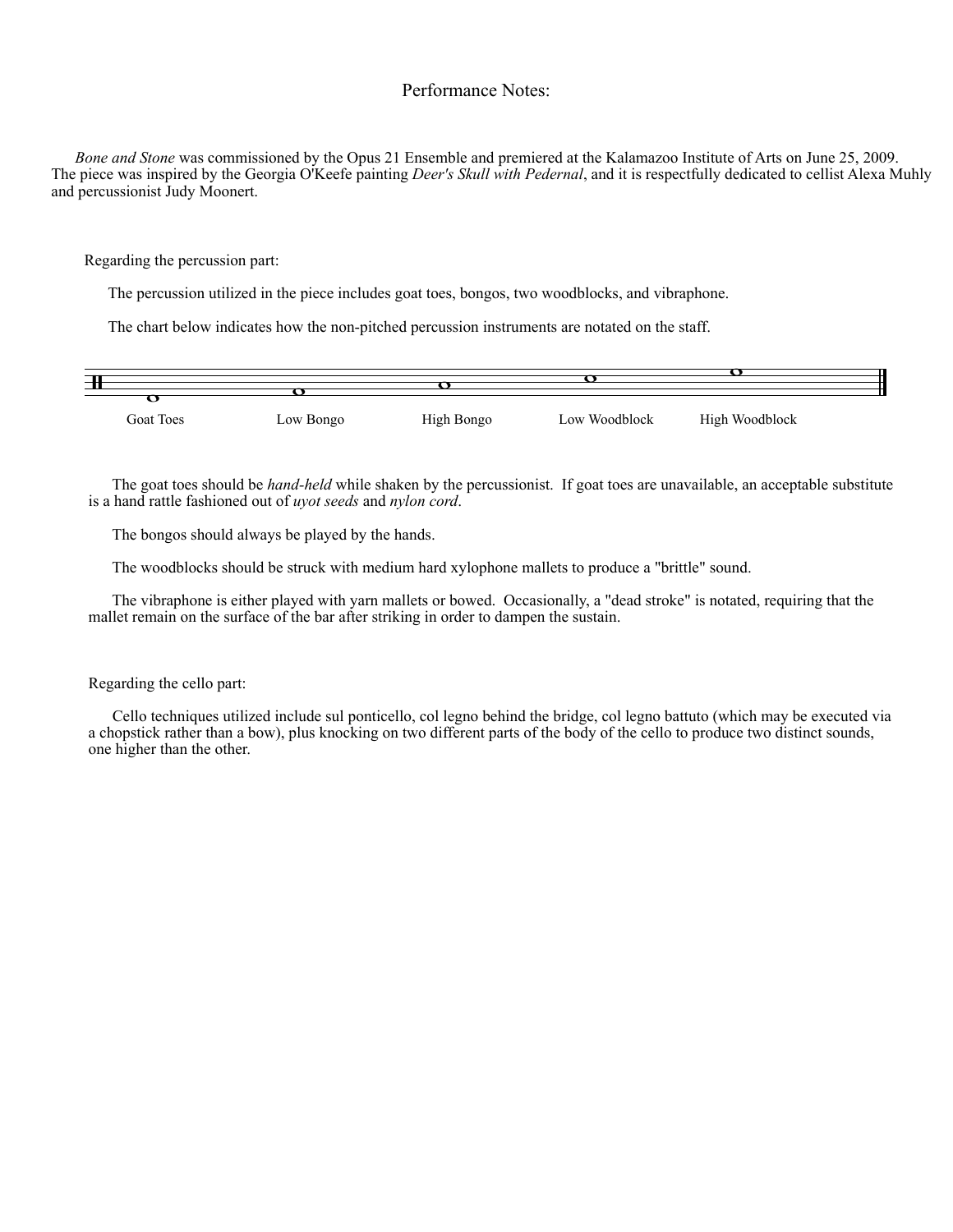## *To Alexa Muhly and Judy Moonert*

Bone and Stone John Griffin

**Misterioso = 54** sul pont. ŕ  $9:4$  - - $\frac{1}{2}$  $\frac{1}{2}$ ŧ  $5787$ ≹  $\overline{\blacktriangleright}$  $\frac{1}{\beta}$  $\overline{\bullet}$  $\sum_{i=1}^{n}$  $7$   $\leftarrow$ Violoncello  $\frac{4}{4}$  $\frac{1}{2}$ ¦<br>₹  $\frac{1}{2}$  $\frac{1}{2}$  $\overline{V}$  $\boldsymbol{p}$  $m$  $\boldsymbol{p}$  $\boldsymbol{p}$ **Misterioso** q = 54 Goat toes (shaken) Woodblocks (medium xylophone mallets)<br>  $\begin{array}{ccc}\n\bullet & \bullet & \bullet \\
\hline\n\end{array}$  $\frac{1}{2}$  $\geq$ 4  $rac{1}{2}$  $\frac{1}{2}$  $\frac{1}{2}$ Ì.  $\begin{array}{c|c|c|c|c|c} \hline \textbf{1} & \textbf{2} & \textbf{3} & \textbf{4} & \textbf{5} \\ \hline \textbf{5} & \textbf{6} & \textbf{7} & \textbf{8} & \textbf{9} & \textbf{10} \\ \hline \textbf{6} & \textbf{7} & \textbf{8} & \textbf{10} & \textbf{10} & \textbf{10} & \textbf{10} & \textbf{10} & \textbf{10} \\ \hline \textbf{7} & \textbf{8} & \textbf{10} & \textbf{10} & \textbf{10} & \textbf{10$  $\frac{1}{2}$   $\frac{1}{2}$   $\frac{1}{2}$   $\frac{1}{2}$ ≸ Percussion ĮŦ  $\frac{4}{4}$ ₹  $\overline{\phantom{a}}$ pp f  $\boldsymbol{p}$ f p  $\overrightarrow{3}$ *7* ord.  $\vdots$  $\overline{\phantom{a}}$  $\frac{1}{\sqrt{2}}$  $\sum_{i=1}^n$  $\frac{1}{\sqrt{2}}$  $\widehat{\mathbf{F}}$ É  $\ddot{y}$ :  $\ddot{y}$ 4H. 5 ⋡J  $\frac{1}{7}$ Vc.  $\frac{5}{4}$ ₹  $\frac{1}{2}$   $\rightarrow$  $\bm{p}\bar{\bm{p}}$ f  $\boldsymbol{p}$ (Goat toes)  $\overline{\phantom{a}}$  $\geq$  $\geq$  $\overline{\mathbb{L}}$ 5  $\overline{\mathbf{f}}$  $\frac{2}{\sqrt{2}}$ ŧ  $3^7$  - $\left\{\right.$  $\frac{4}{3}$ Perc.  $\frac{5}{4}$ ľ ₹  $\overline{\phantom{a}}$  $\boldsymbol{p}$ 3 p f ppp *10*  $\hat{\underline{\epsilon}}$ :  $b_{\text{f}}$  $\hat{\mathbf{f}}$  $\sum_{i=1}^{n}$ è  $\frac{1}{2}$ Ć  $\frac{1}{\sqrt{2}}$ 3 3 5 ≸ 4  $\frac{1}{\sqrt{2}}$ 5 4  $\sum_{i=1}^{n}$  $\frac{1}{2}$  $\frac{1}{7}$  $\overline{\widetilde{N}}$  $\overline{\bullet}$  $\frac{1}{\beta}$ Vc.  $\frac{5}{4}$  $\frac{4}{4}$  $\frac{5}{4}$  $\frac{4}{4}$ ≸  $\frac{4}{1}$  $f_{\mathcal{P}}$  $m<sub>i</sub>$ f p (Woodblocks) to Bongos  $rac{1}{\sqrt{1-\frac{1}{2}}}$  $\geq$ Bongos (with hands)  $3 \rightarrow -3$  $\frac{3}{\sqrt{2}}$  $\frac{1}{2}$  $\bullet$   $\bullet$   $\circ$   $\circ$   $\circ$ 5 4 5 4  $\frac{1}{7}$   $2, 7$  $\frac{1}{2}$  $\frac{1}{2}$ Perc.  $\frac{5}{4}$  $\frac{4}{4}$  $\frac{5}{4}$  $\frac{4}{4}$  $\bar{J}$ ľ 3 5  $\boldsymbol{p}$ p mf f  $\geqslant$  $3\frac{1}{2}$   $(1-\sqrt{3})^2$   $(1-\sqrt{3})^2$ è  $\frac{dy}{dx}$  > *14*  $\geq$   $\epsilon$   $\geq$   $\geq$  $\cdot$  $\widehat{\epsilon}$  $\widehat{\mathbb{P}^2}$  $\widetilde{\epsilon_{\ell}}$ .<br>م  $\frac{1}{\sqrt{2}}$ Ć 4 ์<br>9:4 ะุ  $\frac{1}{\sqrt{2}}$  $\overline{ }$  $\frac{1}{4}$ موفق (−  $\left\langle \bullet \right\rangle$  $\overline{y}$ Vc.  $\frac{4}{4}$  $\frac{1}{\bullet}$  $\frac{1}{\bullet}$ *dim.* mf  $\overline{3}$   $\overline{3}$   $\overline{3}$   $\overline{3}$   $\overline{3}$   $\overline{3}$   $\overline{3}$   $\overline{3}$ f  $-\boldsymbol{p}$  <sup>3</sup> <sup>3</sup> <sup>5</sup>  $\overline{\phantom{a}}$  $\geq$  $\geq$  $\geq$  $\geq$  $\frac{1}{7}$ 4  $\begin{array}{c|c|c|c|c|c} \hline \text{ } & \text{ } & \text{ } & \text{ } & \text{ } & \text{ } \text{ } \\ \hline \text{ } & \text{ } & \text{ } & \text{ } & \text{ } & \text{ } & \text{ } & \text{ } \\ \hline \end{array}$  $\frac{1}{\sqrt{1-\frac{1}{\sqrt{1-\frac{1}{\sqrt{1-\frac{1}{\sqrt{1-\frac{1}{\sqrt{1-\frac{1}{\sqrt{1-\frac{1}{\sqrt{1-\frac{1}{\sqrt{1-\frac{1}{\sqrt{1-\frac{1}{\sqrt{1-\frac{1}{\sqrt{1-\frac{1}{\sqrt{1-\frac{1}{\sqrt{1-\frac{1}{\sqrt{1-\frac{1}{\sqrt{1-\frac{1}{\sqrt{1-\frac{1}{\sqrt{1-\frac{1}{\sqrt{1-\frac{1}{\sqrt{1-\frac{1}{\sqrt{1-\frac{1}{\sqrt{1-\frac{1}{\sqrt{1-\frac{1}{\sqrt{1-\frac{1}{\sqrt{1-\frac{1$  $\begin{array}{c} \uparrow \rightarrow \\ \uparrow \rightarrow \\ \uparrow \rightarrow \\ \downarrow \rightarrow \\ \end{array}$  $\overline{\mathbf{A}}$  $\frac{1}{2}$  $\overline{\phantom{a}}$ 5 Perc. U  $\frac{4}{4}$  $\overline{\phantom{a}}$  $\overline{\phantom{a}}$ mf *dim.* f  $\boldsymbol{p}$ Ξ  $\frac{1}{2}$  $\dot{\mathbf{z}}$ *17*  $\overbrace{1}$ عہ کا è  $\dot{\bullet}$  $\frac{1}{2}$  $\begin{pmatrix} -3 \\ 1 \\ 2 \end{pmatrix}$  $\partial$ . 3 Ć ě <u>3</u> 4  $\overline{\bullet}$  $\overline{\bullet}$  $\widetilde{\blacklozenge}$  $\epsilon$  $7^{+4}$ Vc.  $\frac{3}{4}$  $\frac{4}{4}$  $\sum$  $\frac{1}{\epsilon}$  $\overline{2}$  $3 \rightarrow 3$  $\frac{3}{3}$  and  $\frac{3}{3}$  becomes  $\frac{3}{3}$ *cresc.* pp  $\frac{1}{2}$  $\overline{\phantom{a}}$  $\overrightarrow{y}$  $\frac{3}{4}$  $\geq$  $\geq$  $\blacktriangle$  $\frac{3}{7}$  3:  $\frac{3}{4}$   $\frac{1}{4}$   $\frac{1}{2}$   $\frac{1}{4}$   $\frac{1}{2}$   $\frac{1}{2}$   $\frac{1}{2}$   $\frac{1}{2}$   $\frac{1}{2}$   $\frac{1}{2}$   $\frac{1}{2}$ 3<br>3 4  $\rightarrow$  $\frac{1}{\sqrt{1-\frac{1}{\sqrt{1-\frac{1}{\sqrt{1-\frac{1}{\sqrt{1-\frac{1}{\sqrt{1-\frac{1}{\sqrt{1-\frac{1}{\sqrt{1-\frac{1}{\sqrt{1-\frac{1}{\sqrt{1-\frac{1}{\sqrt{1-\frac{1}{\sqrt{1-\frac{1}{\sqrt{1-\frac{1}{\sqrt{1-\frac{1}{\sqrt{1-\frac{1}{\sqrt{1-\frac{1}{\sqrt{1-\frac{1}{\sqrt{1-\frac{1}{\sqrt{1-\frac{1}{\sqrt{1-\frac{1}{\sqrt{1-\frac{1}{\sqrt{1-\frac{1}{\sqrt{1-\frac{1}{\sqrt{1-\frac{1}{\sqrt{1-\frac{1$  $\parallel$   $\qquad$   $\qquad$   $\qquad$   $\qquad$   $\qquad$   $\qquad$   $\qquad$   $\qquad$   $\qquad$   $\qquad$   $\qquad$   $\qquad$   $\qquad$   $\qquad$   $\qquad$   $\qquad$   $\qquad$   $\qquad$   $\qquad$   $\qquad$   $\qquad$   $\qquad$   $\qquad$   $\qquad$   $\qquad$   $\qquad$   $\qquad$   $\qquad$   $\qquad$   $\qquad$   $\qquad$   $\qquad$   $\qquad$   $\qquad$   $\qquad$   $\qquad$  ₹  $\frac{1}{4}$  $\overline{\phantom{a}}$ Perc.  $|\mathbf{H}|$  $\frac{3}{4}$  $\frac{4}{4}$  $\overline{\boldsymbol{p}}$  $\boldsymbol{pp}$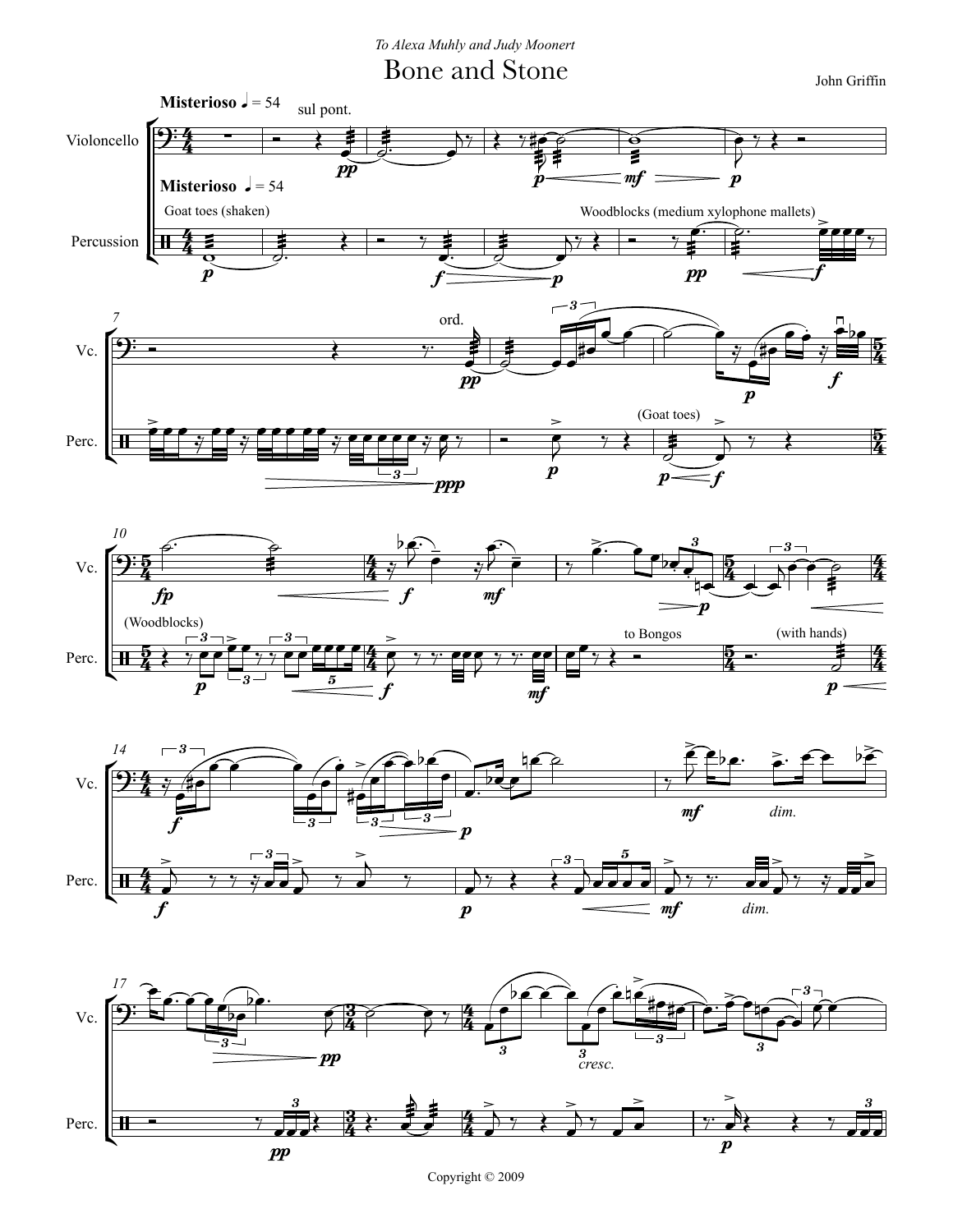





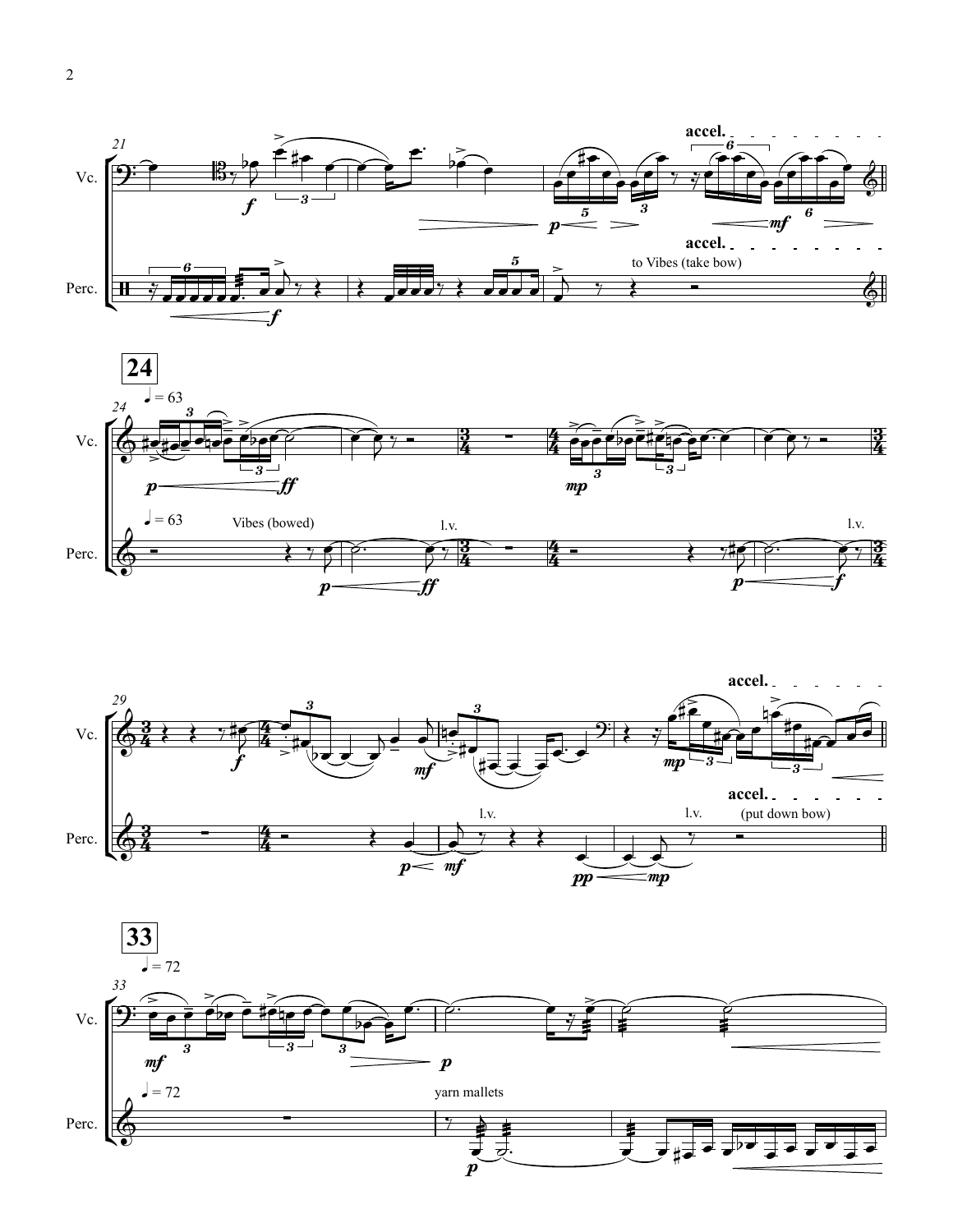







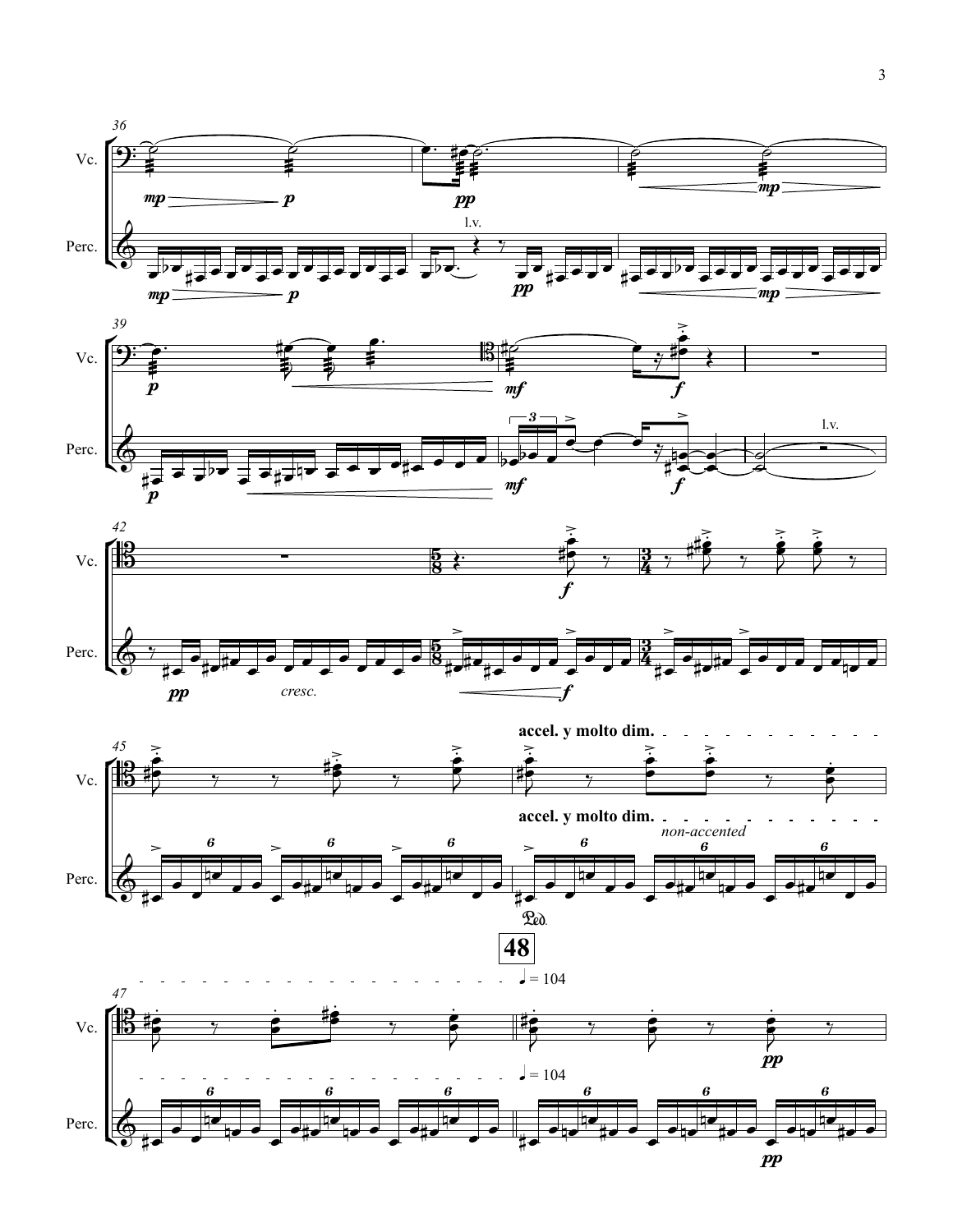